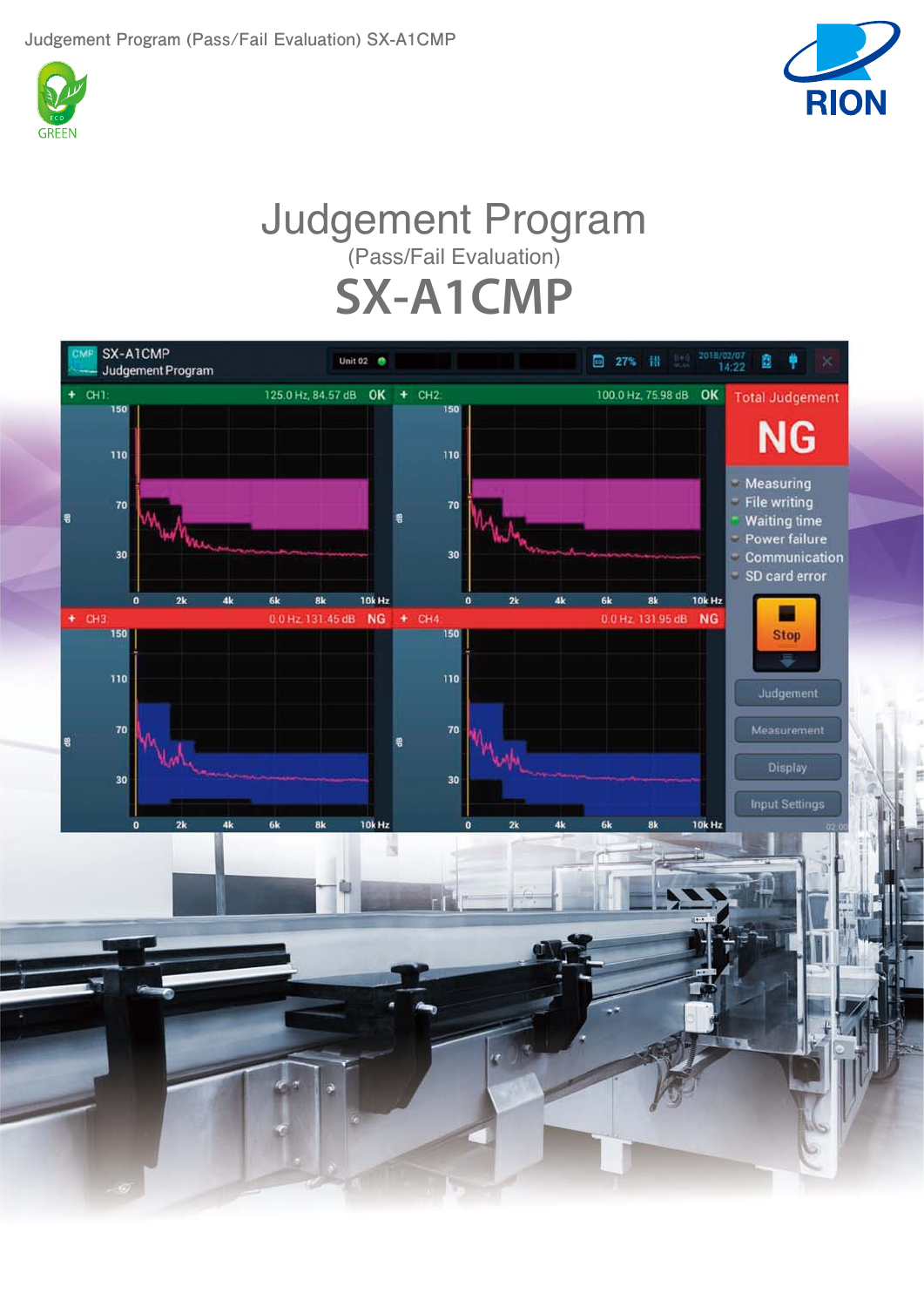The Judgement Program SX-A1CMP is a software application for the RIONOTE Multifunction Measurement System.

It is suitable for pass / fail evaluation of noise, vibrations and other phenomena in production or inspection lines.



**Allows setting threshold areas for FFT analysis results to determine pass/fail. Depending on the evaluation purpose, a suitable sensor can be selected from various types of microphones or accelerometers.**

**Operation control from a PLC is also supported as an option (using the Ethernet connector of the RIONOTE).**

After specifying one or more threshold areas in the frequency range where abnormality occurs, the program determines whether the respective measured peak level falls within the threshold area.

Đ

**NG** 

Up to ten threshold areas can be set per channel, and the evaluation results of each channel can be linked by AND/OR logic to obtain a comprehensive evaluation.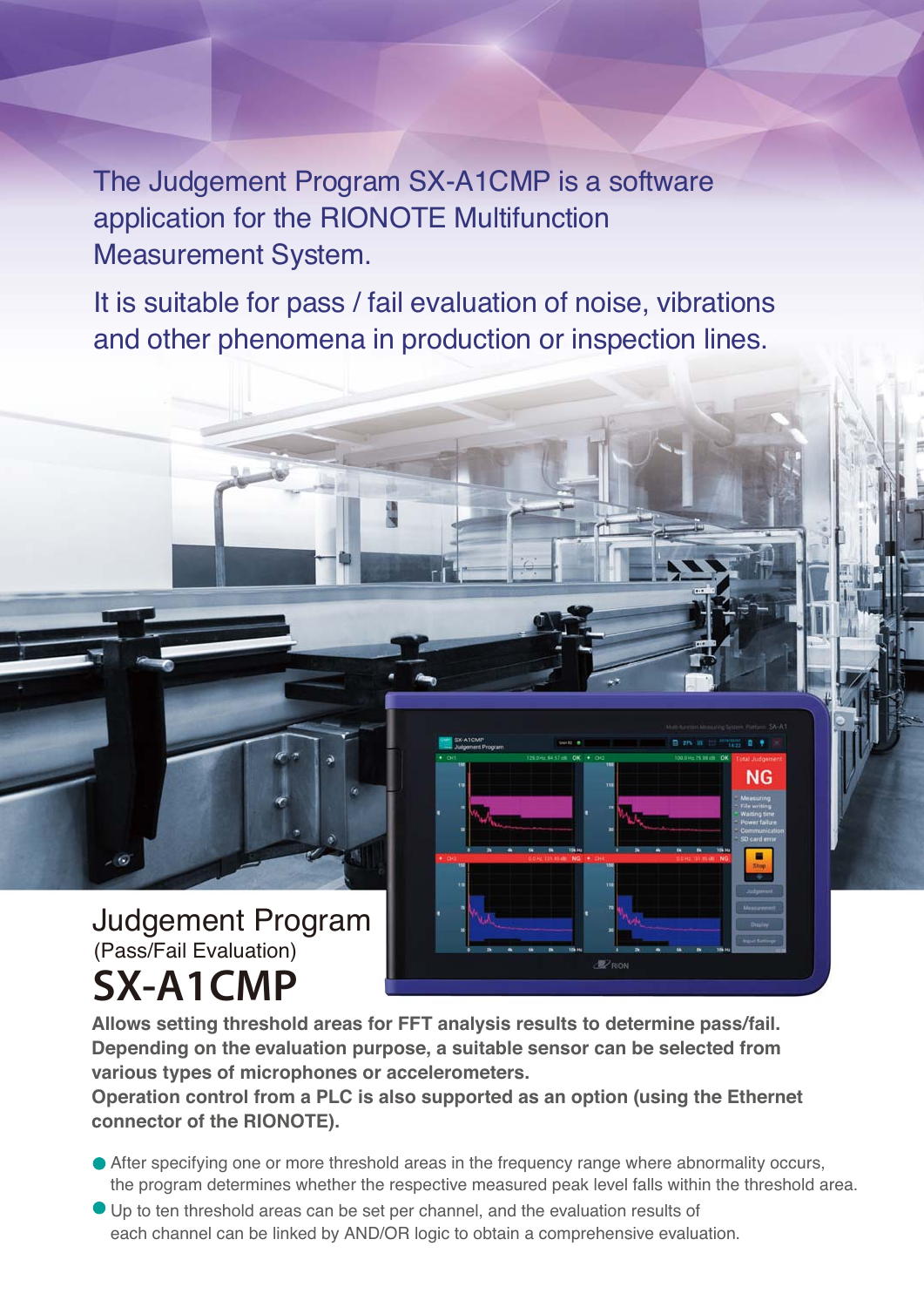

## **Features**

- **A maximum of 10 settings for upper frequency, lower frequency, upper level, and lower level of a threshold area can be made per channel.**
- **The OK conditions for each threshold area can be set to IN, OUT, or Peak.**
- **Comprehensive evaluation can be obtained by using evaluation results from each channel and linking them with the channel-to-channel AND/OR setting.**
- **Simultaneously show power spectrum and evaluation result for each channel.**
- **Tapping a threshold area on the screen gives easy access to the settings for that threshold area.**
- **Measurement start can be triggered by external input or time waveform.**
- **Five sets of condition settings can be saved.**